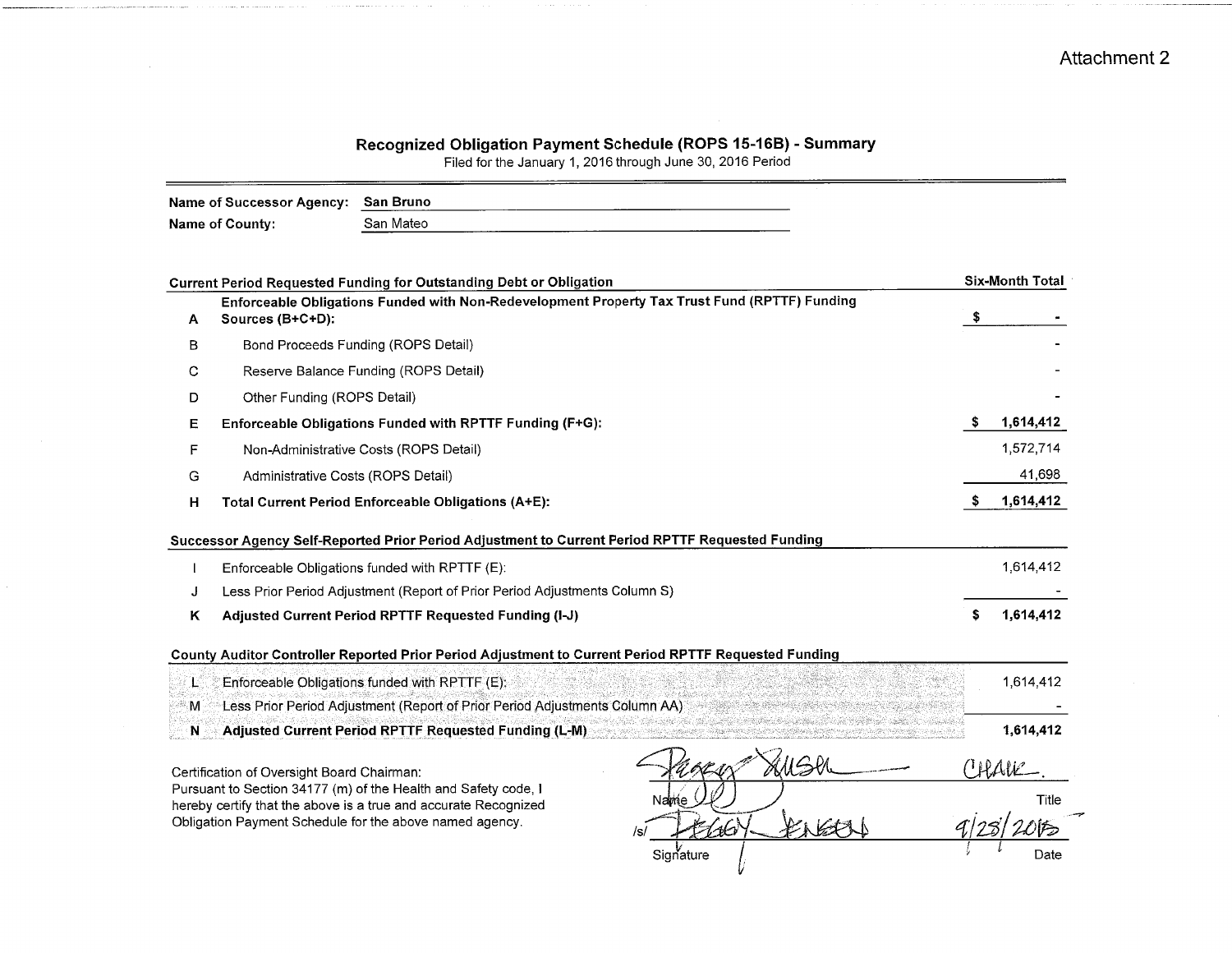|                 |                                                                              |                                           |                                             |                                              |                                 | San Bruno Recognized Obligation Payment Schedule (ROPS 15-16B) - ROPS Detail                 |                               |                                                |                     |                      |                                                          |                       |              |              |                                     |  |  |  |
|-----------------|------------------------------------------------------------------------------|-------------------------------------------|---------------------------------------------|----------------------------------------------|---------------------------------|----------------------------------------------------------------------------------------------|-------------------------------|------------------------------------------------|---------------------|----------------------|----------------------------------------------------------|-----------------------|--------------|--------------|-------------------------------------|--|--|--|
|                 |                                                                              |                                           |                                             |                                              |                                 | January 1, 2016 through June 30, 2016<br>(Report Amounts in Whole Dollars)                   |                               |                                                |                     |                      |                                                          |                       |              |              |                                     |  |  |  |
|                 |                                                                              |                                           |                                             |                                              |                                 |                                                                                              |                               |                                                |                     |                      |                                                          |                       |              |              |                                     |  |  |  |
| $\mathbf{A}$    | B                                                                            | $\mathbf{c}$                              | D                                           | E.                                           | F.                              | G                                                                                            | H                             |                                                | $\mathbf{J}$        | K                    | $\mathbf{L}$                                             | M                     | N            | $\mathbf{o}$ | P.                                  |  |  |  |
|                 |                                                                              |                                           |                                             |                                              |                                 |                                                                                              |                               |                                                |                     |                      |                                                          | <b>Funding Source</b> |              |              |                                     |  |  |  |
|                 |                                                                              |                                           |                                             |                                              |                                 |                                                                                              |                               |                                                |                     |                      | Non-Redevelopment Property Tax Trust Fund<br>(Non-RPTTF) |                       | <b>RPTTF</b> |              |                                     |  |  |  |
| Item#           | Project Name / Debt Obligation                                               | <b>Obligation Type</b>                    | Contract/Agreement<br><b>Execution Date</b> | Contract/Agreemen<br><b>Termination Date</b> | Payee                           | <b>Description/Project Scope</b>                                                             | Project Area                  | <b>Total Outstanding</b><br>Debt or Obligation | Retired             | <b>Bond Proceeds</b> | Reserve Balance                                          | Other Funds           | Non-Admin    | Admin        | Six-Month Total                     |  |  |  |
|                 |                                                                              |                                           |                                             |                                              |                                 |                                                                                              |                               | 23,571,269                                     |                     |                      |                                                          |                       | 1,572,714    | $41,698$ \$  | 1,614,412                           |  |  |  |
|                 | 1 2000 Certificates of Participation<br>2 2000 Certificates of Participation | Bonds Issued On or 7/25/2000<br>Fees      | 7/25/2000                                   | 2/1/2031<br>2/1/2031                         | <b>Union Bank</b><br>Union Bank | Certificates of Participation/Bonds<br>Fiscal Agent fees associated with                     | San Bruno<br>San Bruno        | 10,176,447<br>37,500                           | N<br>N              |                      |                                                          |                       | 464,934      |              | 464,934<br><b>\$</b>                |  |  |  |
|                 | <b>Fiscal Agent fees</b>                                                     |                                           |                                             |                                              |                                 | Certificate of Participation issuance for<br>the Police Facility                             | Redevelopment<br>Project Area |                                                |                     |                      |                                                          |                       |              |              |                                     |  |  |  |
|                 | 3 Archstone II Owner Participation                                           | OPA/DDA/Constructi 3/4/2005               |                                             | 3/4/2018                                     | <b>ASN Tanforan Crossing</b>    | Tax increment reimbursement of                                                               | San Bruno                     | 2,960,000                                      | N                   |                      |                                                          |                       | 370,000      |              | 370,000<br>$\mathbb{S}$             |  |  |  |
|                 | Agreement                                                                    |                                           |                                             |                                              | <b>LLC</b>                      | affordable housing subsidy                                                                   | Redevelopment<br>Project Area |                                                |                     |                      |                                                          |                       |              |              |                                     |  |  |  |
|                 | 4 Archstone I Owner Participation                                            | OPA/DDA/Constructi 12/11/2002             |                                             | 12/11/2035                                   | <b>ASN Tanforan Crossing</b>    | Tax increment reimbursement of                                                               | San Bruno                     | 7,775,000                                      | N                   |                      |                                                          |                       | 311,000      |              | 311,000<br>$\mathbb{S}$             |  |  |  |
|                 | Agreement                                                                    |                                           |                                             |                                              | <b>LLC</b>                      | affordable housing subsidy                                                                   | Redevelopment<br>Project Area |                                                |                     |                      |                                                          |                       |              |              |                                     |  |  |  |
|                 | 5 Administrative Costs                                                       | <b>Admin Costs</b>                        | 1/1/2030                                    | 1/1/2030                                     | Successor Agency                | Administrative Allowance                                                                     | San Bruno<br>Redevelopment    | 853,551                                        | N                   |                      |                                                          |                       |              | 41,698       | 41,698<br>- \$                      |  |  |  |
|                 | 8 City Advances to the                                                       |                                           | 8/10/1998                                   | 12/31/2014                                   |                                 | Loan for operating and admin costs                                                           | Project Area<br>San Bruno     |                                                | N                   |                      |                                                          |                       | 426,780      |              | 426,780<br>$\mathbf{s}$             |  |  |  |
|                 | Redevelopment Agency in<br>accordance with Cooperation                       | City/County Loans<br>On or Before 6/27/11 |                                             |                                              | City of San Bruno               | plus accrued interest set at Laif rate<br>0.257% at the time of Oversight Board Project Area | Redevelopment                 | 1,768,77                                       |                     |                      |                                                          |                       |              |              |                                     |  |  |  |
|                 | Agreement dated August 10, 1998<br>plus accrued interest form loan           |                                           |                                             |                                              |                                 | Finding 9/17/13. 20% of repayment<br>amounts will be transferred to Low and                  |                               |                                                |                     |                      |                                                          |                       |              |              |                                     |  |  |  |
|                 | origination 6/27/13-5/31/14                                                  |                                           |                                             |                                              |                                 | Mod Housing Asset Fund.                                                                      |                               |                                                |                     |                      |                                                          |                       |              |              |                                     |  |  |  |
| 10              |                                                                              |                                           |                                             |                                              |                                 |                                                                                              |                               |                                                | N                   |                      |                                                          |                       |              |              | $\mathcal{L}$                       |  |  |  |
| 11<br>12        |                                                                              |                                           |                                             |                                              |                                 |                                                                                              |                               |                                                | N<br>N              |                      |                                                          |                       |              |              | $\mathbb{S}$<br><b>S</b>            |  |  |  |
| 13              |                                                                              |                                           |                                             |                                              |                                 |                                                                                              |                               |                                                | N                   |                      |                                                          |                       |              |              | $\mathbb{S}$                        |  |  |  |
| 14              |                                                                              |                                           |                                             |                                              |                                 |                                                                                              |                               |                                                | N                   |                      |                                                          |                       |              |              | $\mathbb{S}$                        |  |  |  |
| 15              |                                                                              |                                           |                                             |                                              |                                 |                                                                                              |                               |                                                | N                   |                      |                                                          |                       |              |              | <b>S</b>                            |  |  |  |
| 16<br>17        |                                                                              |                                           |                                             |                                              |                                 |                                                                                              |                               |                                                | z                   |                      |                                                          |                       |              |              | $\mathbf{\$}$                       |  |  |  |
| 18              |                                                                              |                                           |                                             |                                              |                                 |                                                                                              |                               |                                                | N<br>N              |                      |                                                          |                       |              |              | $\mathbb{S}$<br>$\mathbb{S}$        |  |  |  |
| 19              |                                                                              |                                           |                                             |                                              |                                 |                                                                                              |                               |                                                | $\overline{N}$      |                      |                                                          |                       |              |              | $\mathbb{S}$                        |  |  |  |
| 20              |                                                                              |                                           |                                             |                                              |                                 |                                                                                              |                               |                                                | N                   |                      |                                                          |                       |              |              | $\mathbb{S}$                        |  |  |  |
| 21              |                                                                              |                                           |                                             |                                              |                                 |                                                                                              |                               |                                                | N                   |                      |                                                          |                       |              |              | <b>S</b>                            |  |  |  |
| 22<br>23        |                                                                              |                                           |                                             |                                              |                                 |                                                                                              |                               |                                                | N<br>$\overline{N}$ |                      |                                                          |                       |              |              | $\mathbb{S}$<br>$\mathbb{S}$        |  |  |  |
| 24              |                                                                              |                                           |                                             |                                              |                                 |                                                                                              |                               |                                                | N                   |                      |                                                          |                       |              |              | <b>S</b>                            |  |  |  |
| 25              |                                                                              |                                           |                                             |                                              |                                 |                                                                                              |                               |                                                | $\overline{N}$      |                      |                                                          |                       |              |              | $\mathbb{S}$                        |  |  |  |
| 26              |                                                                              |                                           |                                             |                                              |                                 |                                                                                              |                               |                                                | N                   |                      |                                                          |                       |              |              | <b>S</b>                            |  |  |  |
| 27              |                                                                              |                                           |                                             |                                              |                                 |                                                                                              |                               |                                                | N                   |                      |                                                          |                       |              |              | <b>S</b>                            |  |  |  |
| 28<br>29        |                                                                              |                                           |                                             |                                              |                                 |                                                                                              |                               |                                                | $\overline{N}$<br>N |                      |                                                          |                       |              |              | $\mathbf{\hat{s}}$<br>$\mathbf{\$}$ |  |  |  |
| 30 <sup>1</sup> |                                                                              |                                           |                                             |                                              |                                 |                                                                                              |                               |                                                | N                   |                      |                                                          |                       |              |              | $\mathbb{S}$                        |  |  |  |
| 31              |                                                                              |                                           |                                             |                                              |                                 |                                                                                              |                               |                                                | Ż                   |                      |                                                          |                       |              |              | $\mathbb{S}$                        |  |  |  |
| 32              |                                                                              |                                           |                                             |                                              |                                 |                                                                                              |                               |                                                | N                   |                      |                                                          |                       |              |              | <b>S</b>                            |  |  |  |
| 33              |                                                                              |                                           |                                             |                                              |                                 |                                                                                              |                               |                                                | N                   |                      |                                                          |                       |              |              | <b>S</b>                            |  |  |  |
| 34<br>35        |                                                                              |                                           |                                             |                                              |                                 |                                                                                              |                               |                                                | $\overline{N}$<br>N |                      |                                                          |                       |              |              | $\mathbb{S}$<br><b>S</b>            |  |  |  |
| 36              |                                                                              |                                           |                                             |                                              |                                 |                                                                                              |                               |                                                | N                   |                      |                                                          |                       |              |              | $\mathbb{S}$                        |  |  |  |
| 37              |                                                                              |                                           |                                             |                                              |                                 |                                                                                              |                               |                                                | $\overline{N}$      |                      |                                                          |                       |              |              | $\mathbf{s}$                        |  |  |  |
| 38              |                                                                              |                                           |                                             |                                              |                                 |                                                                                              |                               |                                                | N                   |                      |                                                          |                       |              |              | <b>S</b>                            |  |  |  |
|                 |                                                                              |                                           |                                             |                                              |                                 |                                                                                              |                               |                                                |                     |                      |                                                          |                       |              |              |                                     |  |  |  |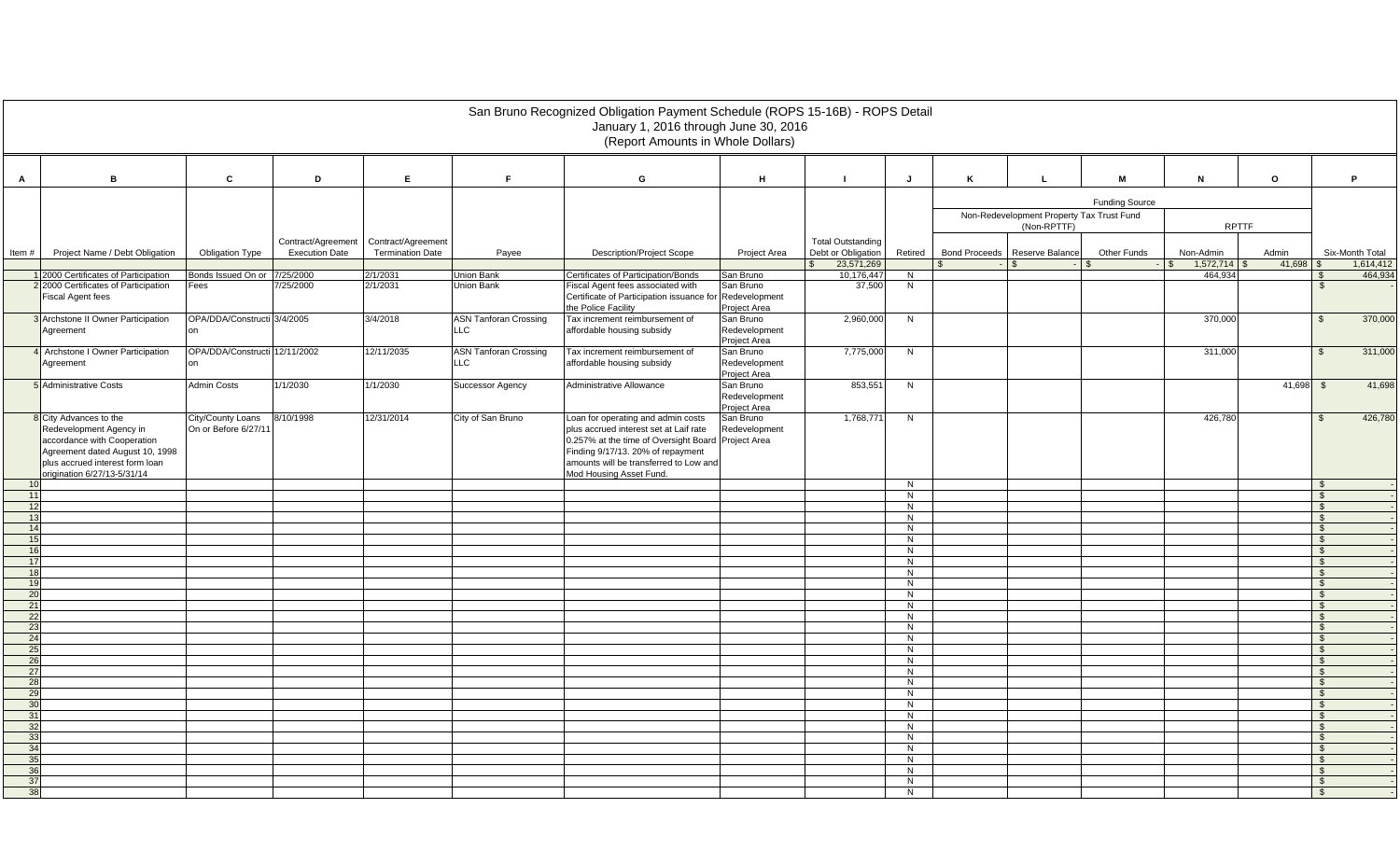## **San Bruno Recognized Obligation Payment Schedule (ROPS 15-16B) - Report of Cash Balances (Report Amounts in Whole Dollars)**

|   | Pursuant to Health and Safety Code section 34177 (I), Redevelopment Property Tax Trust Fund (RPTTF) may be listed as a source of payment on the ROPS, but only to the extent no other funding source is available or |                 |                      |                                     |                                              |                |                         |                                                                                                                                                                                                                                                                             |
|---|----------------------------------------------------------------------------------------------------------------------------------------------------------------------------------------------------------------------|-----------------|----------------------|-------------------------------------|----------------------------------------------|----------------|-------------------------|-----------------------------------------------------------------------------------------------------------------------------------------------------------------------------------------------------------------------------------------------------------------------------|
|   | when payment from property tax revenues is required by an enforceable obligation. For tips on how to complete the Report of Cash Balances Form, see Cash Balance Tips Sheet                                          |                 |                      |                                     |                                              |                |                         |                                                                                                                                                                                                                                                                             |
| A | В                                                                                                                                                                                                                    | C               | D                    | E.                                  | F                                            | G              | н                       |                                                                                                                                                                                                                                                                             |
|   |                                                                                                                                                                                                                      |                 |                      | <b>Fund Sources</b>                 |                                              |                |                         |                                                                                                                                                                                                                                                                             |
|   |                                                                                                                                                                                                                      |                 | <b>Bond Proceeds</b> |                                     | <b>Reserve Balance</b>                       | Other          | <b>RPTTF</b>            |                                                                                                                                                                                                                                                                             |
|   |                                                                                                                                                                                                                      | Bonds Issued on |                      | Prior ROPS<br>period balances       | Prior ROPS<br><b>RPTTF</b><br>distributed as | Rent,          | Non-Admin               |                                                                                                                                                                                                                                                                             |
|   |                                                                                                                                                                                                                      | or before       |                      | Bonds Issued on and DDR RPTTF       | reserve for future                           | Grants,        | and                     |                                                                                                                                                                                                                                                                             |
|   | <b>Cash Balance Information by ROPS Period</b>                                                                                                                                                                       | 12/31/10        |                      | or after 01/01/11 balances retained | period(s)                                    | Interest. Etc. | Admin                   | <b>Comments</b>                                                                                                                                                                                                                                                             |
|   | ROPS 14-15B Actuals (01/01/15 - 06/30/15)                                                                                                                                                                            |                 |                      |                                     |                                              |                |                         |                                                                                                                                                                                                                                                                             |
|   | 1 Beginning Available Cash Balance (Actual 01/01/15)                                                                                                                                                                 |                 |                      |                                     |                                              |                |                         |                                                                                                                                                                                                                                                                             |
|   |                                                                                                                                                                                                                      |                 |                      |                                     | 486,716                                      |                |                         | \$361,791 is cash at 1.1.15 of \$916,178 less \$486,716 less \$67,671;<br>3486K was reclassified as reserves to be used to pay for COP2000<br>(\$157K) and Advances (\$329K); \$67,671 is 14-15A fiscal agent fees<br>361,791 and admin allow expensed in the 14-15B period |
|   | 2 Revenue/Income (Actual 06/30/15)                                                                                                                                                                                   |                 |                      |                                     |                                              |                |                         |                                                                                                                                                                                                                                                                             |
|   | RPTTF amounts should tie to the ROPS 14-15B distribution from the<br>County Auditor-Controller during January 2015                                                                                                   |                 |                      |                                     |                                              |                | 530,779                 |                                                                                                                                                                                                                                                                             |
|   | 3 Expenditures for ROPS 14-15B Enforceable Obligations (Actual<br>06/30/15)                                                                                                                                          |                 |                      |                                     |                                              |                |                         |                                                                                                                                                                                                                                                                             |
|   | RPTTF amounts, H3 plus H4 should equal total reported actual<br>expenditures in the Report of PPA, Columns L and Q                                                                                                   |                 |                      |                                     | 486,716                                      |                | 536,612                 |                                                                                                                                                                                                                                                                             |
| 4 | Retention of Available Cash Balance (Actual 06/30/15)<br>RPTTF amount retained should only include the amounts distributed as<br>reserve for future period(s)                                                        |                 |                      |                                     |                                              |                |                         |                                                                                                                                                                                                                                                                             |
|   | 5 ROPS 14-15B RPTTF Prior Period Adjustment<br>RPTTF amount should tie to the self-reported ROPS 14-15B PPA in the<br>Report of PPA, Column S                                                                        |                 |                      | No entry required                   |                                              |                |                         |                                                                                                                                                                                                                                                                             |
| 6 | <b>Ending Actual Available Cash Balance</b>                                                                                                                                                                          |                 |                      |                                     |                                              |                |                         |                                                                                                                                                                                                                                                                             |
|   | C to G = $(1 + 2 - 3 - 4)$ , H = $(1 + 2 - 3 - 4 - 5)$                                                                                                                                                               | \$              | \$                   | \$                                  | \$                                           | \$             | 355,958<br>-\$          |                                                                                                                                                                                                                                                                             |
|   | ROPS 15-16A Estimate (07/01/15 - 12/31/15)                                                                                                                                                                           |                 |                      |                                     |                                              |                |                         |                                                                                                                                                                                                                                                                             |
|   | 7 Beginning Available Cash Balance (Actual 07/01/15)                                                                                                                                                                 |                 |                      |                                     |                                              |                |                         |                                                                                                                                                                                                                                                                             |
|   | $(C, D, E, G = 4 + 6, F = H4 + F4 + F6, and H = 5 + 6)$                                                                                                                                                              | \$              | \$                   | \$                                  | \$.                                          | \$             | 355,958<br>S.           |                                                                                                                                                                                                                                                                             |
|   | 8 Revenue/Income (Estimate 12/31/15)<br>RPTTF amounts should tie to the ROPS 15-16A distribution from the<br>County Auditor-Controller during June 2015                                                              |                 |                      |                                     |                                              |                | 670,938                 |                                                                                                                                                                                                                                                                             |
|   | 9 Expenditures for ROPS 15-16A Enforceable Obligations (Estimate<br>12/31/15)                                                                                                                                        |                 |                      |                                     |                                              |                | 671,044                 |                                                                                                                                                                                                                                                                             |
|   | 10 Retention of Available Cash Balance (Estimate 12/31/15)<br>RPTTF amount retained should only include the amounts distributed as<br>reserve for future period(s)                                                   |                 |                      |                                     |                                              |                |                         |                                                                                                                                                                                                                                                                             |
|   | 11 Ending Estimated Available Cash Balance (7 + 8 - 9 -10)                                                                                                                                                           | \$              | \$                   | \$                                  | \$                                           | \$             | $\mathbf{s}$<br>355.852 |                                                                                                                                                                                                                                                                             |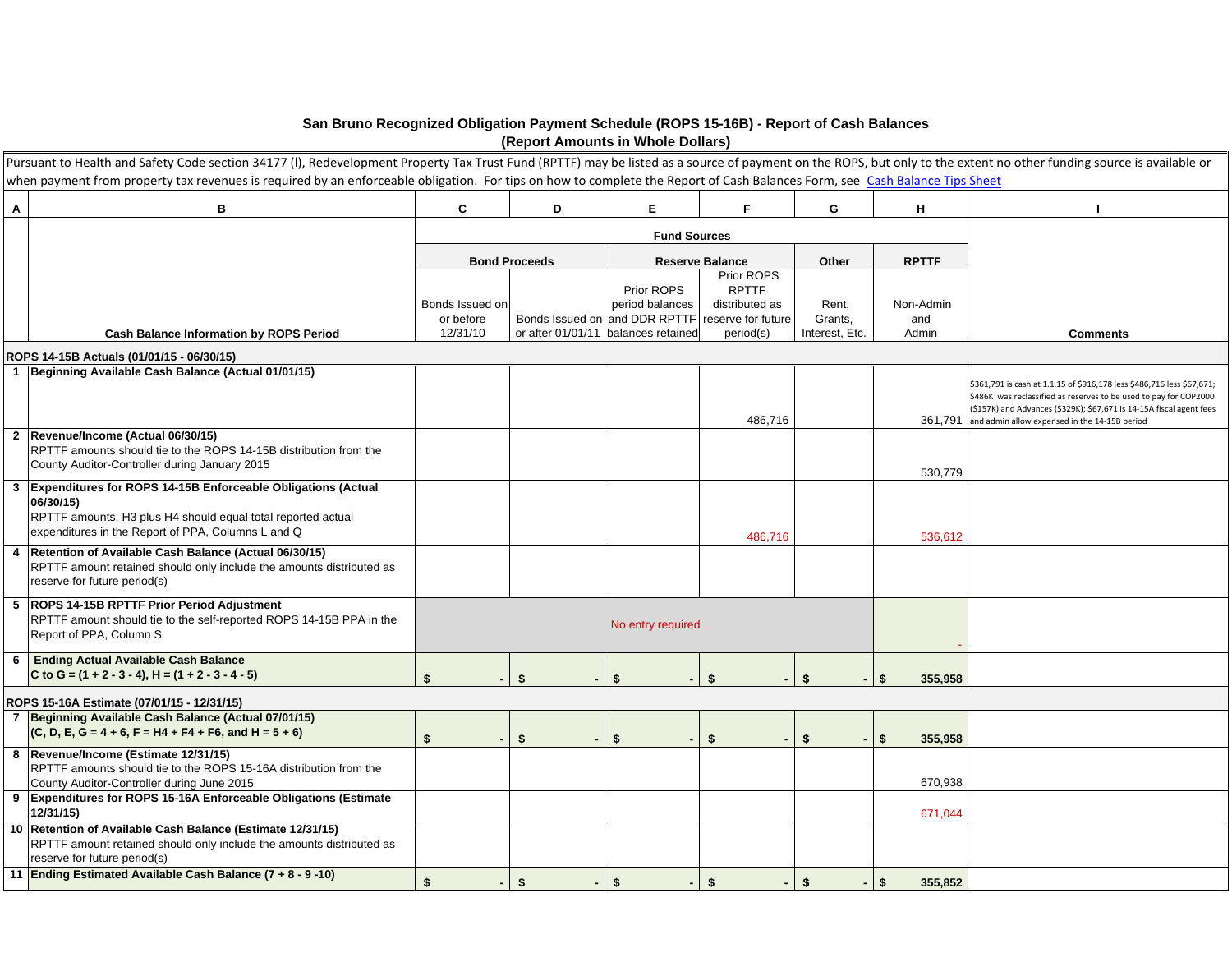|                                                                                                                                                                                                                                                                                                                                                                                                                                                                                                                                                       |                                                |                |                               |         |            |                    |                           |                                                                                                    |                                            |              |                                                                         |            | San Bruno Recognized Obligation Payment Schedule (ROPS 15-16B) - Report of Prior Period Adjustments<br>Reported for the ROPS 14-15B (January 1, 2015 through June 30, 2015) Period Pursuant to Health and Safety Code (HSC) section 34186 (a)<br>(Report Amounts in Whole Dollars) |                                                                                                               |          |                                                                                                           |                                  |                    |  |
|-------------------------------------------------------------------------------------------------------------------------------------------------------------------------------------------------------------------------------------------------------------------------------------------------------------------------------------------------------------------------------------------------------------------------------------------------------------------------------------------------------------------------------------------------------|------------------------------------------------|----------------|-------------------------------|---------|------------|--------------------|---------------------------|----------------------------------------------------------------------------------------------------|--------------------------------------------|--------------|-------------------------------------------------------------------------|------------|------------------------------------------------------------------------------------------------------------------------------------------------------------------------------------------------------------------------------------------------------------------------------------|---------------------------------------------------------------------------------------------------------------|----------|-----------------------------------------------------------------------------------------------------------|----------------------------------|--------------------|--|
| ROPS 14-15B Successor Agency (SA) Self-reported Prior Period Adjustments (PPA):Pursuant to HSC Section 34186 (a), SAs are required to report the differences between their actual available funding and their actual expenditu<br>amount of Redevelopment Property Tax Trust Fund (RPTTF) approved for the ROPS 15-16B (January through June 2016) period will be offset by the SA's self-reported ROPS 14-15B prior period adjustment. HSC Section 34186 (a) al<br>subject to audit by the county auditor-controller (CAC) and the State Controller. |                                                |                |                               |         |            |                    |                           |                                                                                                    |                                            |              |                                                                         |            |                                                                                                                                                                                                                                                                                    |                                                                                                               |          |                                                                                                           |                                  |                    |  |
| $\overline{A}$<br>B                                                                                                                                                                                                                                                                                                                                                                                                                                                                                                                                   | c                                              | D              | Е.                            |         | G          | H                  |                           | $\overline{a}$                                                                                     | ĸ                                          | L            | M                                                                       | N          | $\Omega$                                                                                                                                                                                                                                                                           | P                                                                                                             | $\Omega$ | R                                                                                                         | s                                | T                  |  |
|                                                                                                                                                                                                                                                                                                                                                                                                                                                                                                                                                       |                                                |                | <b>Non-RPTTF Expenditures</b> |         |            |                    | <b>RPTTF Expenditures</b> |                                                                                                    |                                            |              |                                                                         |            |                                                                                                                                                                                                                                                                                    |                                                                                                               |          |                                                                                                           |                                  |                    |  |
|                                                                                                                                                                                                                                                                                                                                                                                                                                                                                                                                                       | <b>Bond Proceeds</b><br><b>Reserve Balance</b> |                |                               |         |            | <b>Other Funds</b> | Non-Admin                 |                                                                                                    |                                            |              |                                                                         |            |                                                                                                                                                                                                                                                                                    | Net SA Non-<br>Admin<br>and Admin PPA<br>(Amount Used to<br>Offset ROPS 15-<br><b>16B Requested</b><br>RPTTF) |          |                                                                                                           |                                  |                    |  |
| Item<br>Project Name /<br>#<br><b>Debt Obligation</b>                                                                                                                                                                                                                                                                                                                                                                                                                                                                                                 | Authorized                                     | Actual         | Authorized                    | Actual  | Authorized | Actual             | Authorized                | Available<br><b>RPTTF</b><br>(ROPS 14-15B<br>distributed + all other<br>available as of<br>01/1/15 | Net Lesser of<br>Authorized /<br>Available | Actual       | <b>Difference</b><br>(If K is less than L<br>the difference is<br>zero) | Authorized | Available<br><b>RPTTF</b><br>(ROPS 14-15B<br>distributed + all other<br>available as of<br>01/1/15                                                                                                                                                                                 | Net Lesser of<br>Authorized /<br>Available                                                                    | Actual   | <b>Difference</b><br>(If total actual<br>exceeds total<br>authorized, the<br>total difference is<br>zero) | <b>Net Difference</b><br>$(M+R)$ | <b>SA Comments</b> |  |
|                                                                                                                                                                                                                                                                                                                                                                                                                                                                                                                                                       |                                                | $\mathfrak{S}$ | 486,716                       | 486,716 |            |                    | 985,574                   | 472,483                                                                                            | 472,483                                    | 478,316      |                                                                         | 58,296     | 58.296                                                                                                                                                                                                                                                                             | 58,296                                                                                                        | 58,296   | $\mathcal{S}$                                                                                             |                                  |                    |  |
| 1 2000 Certificates o<br>2 2000 Certificates of                                                                                                                                                                                                                                                                                                                                                                                                                                                                                                       |                                                |                | 157,235                       | 157.235 |            |                    | 304.574                   | $304.574$ S                                                                                        | 304.574                                    | 304.574      |                                                                         |            |                                                                                                                                                                                                                                                                                    |                                                                                                               |          |                                                                                                           |                                  |                    |  |
| 3 Archstone II Owner                                                                                                                                                                                                                                                                                                                                                                                                                                                                                                                                  |                                                |                |                               |         |            |                    | 370,000                   |                                                                                                    | $\sim$                                     |              |                                                                         |            |                                                                                                                                                                                                                                                                                    |                                                                                                               |          |                                                                                                           |                                  |                    |  |
| Participation<br>Agreement                                                                                                                                                                                                                                                                                                                                                                                                                                                                                                                            |                                                |                |                               |         |            |                    |                           |                                                                                                    |                                            |              |                                                                         |            |                                                                                                                                                                                                                                                                                    |                                                                                                               |          |                                                                                                           |                                  |                    |  |
| 4 Archstone I Owner                                                                                                                                                                                                                                                                                                                                                                                                                                                                                                                                   |                                                |                |                               |         |            |                    | 311,000                   | 167,909 \$                                                                                         | 167,909                                    | $173,742$ \$ |                                                                         |            |                                                                                                                                                                                                                                                                                    |                                                                                                               |          |                                                                                                           |                                  |                    |  |
| Participation                                                                                                                                                                                                                                                                                                                                                                                                                                                                                                                                         |                                                |                |                               |         |            |                    |                           |                                                                                                    |                                            |              |                                                                         |            |                                                                                                                                                                                                                                                                                    |                                                                                                               |          |                                                                                                           |                                  |                    |  |
| Agreement<br>5 Administrative                                                                                                                                                                                                                                                                                                                                                                                                                                                                                                                         |                                                |                |                               |         |            |                    |                           |                                                                                                    | $\overline{\mathbf{s}}$                    |              | S.                                                                      |            |                                                                                                                                                                                                                                                                                    |                                                                                                               |          |                                                                                                           |                                  |                    |  |
| Costs                                                                                                                                                                                                                                                                                                                                                                                                                                                                                                                                                 |                                                |                |                               |         |            |                    |                           |                                                                                                    |                                            |              |                                                                         |            |                                                                                                                                                                                                                                                                                    |                                                                                                               |          |                                                                                                           |                                  |                    |  |
| 7 Project - Caltrain<br><b>Grade Separation</b>                                                                                                                                                                                                                                                                                                                                                                                                                                                                                                       |                                                |                |                               |         |            |                    |                           |                                                                                                    | $\mathbf{s}$                               |              |                                                                         |            |                                                                                                                                                                                                                                                                                    |                                                                                                               |          |                                                                                                           |                                  |                    |  |
| 8 City Advances to<br>the Redevelopment<br>Agency in<br>accordance with                                                                                                                                                                                                                                                                                                                                                                                                                                                                               |                                                |                | 329,481                       | 329,481 |            |                    |                           |                                                                                                    | $\mathbf{s}$                               |              |                                                                         |            |                                                                                                                                                                                                                                                                                    |                                                                                                               |          |                                                                                                           |                                  |                    |  |
| Cooperation<br>Agreement dated<br>August 10, 1998                                                                                                                                                                                                                                                                                                                                                                                                                                                                                                     |                                                |                |                               |         |            |                    |                           |                                                                                                    |                                            |              |                                                                         |            |                                                                                                                                                                                                                                                                                    |                                                                                                               |          |                                                                                                           |                                  |                    |  |
| plus accrued<br>interest form loan<br>origination 6/27/13-<br>5/31/14                                                                                                                                                                                                                                                                                                                                                                                                                                                                                 |                                                |                |                               |         |            |                    |                           |                                                                                                    |                                            |              |                                                                         |            |                                                                                                                                                                                                                                                                                    |                                                                                                               |          |                                                                                                           |                                  |                    |  |
|                                                                                                                                                                                                                                                                                                                                                                                                                                                                                                                                                       |                                                |                |                               |         |            |                    |                           |                                                                                                    | $\mathsf{s}$                               |              |                                                                         |            |                                                                                                                                                                                                                                                                                    |                                                                                                               |          |                                                                                                           |                                  |                    |  |
|                                                                                                                                                                                                                                                                                                                                                                                                                                                                                                                                                       |                                                |                |                               |         |            |                    |                           |                                                                                                    | $\overline{\mathbf{s}}$                    |              | $\mathcal{L}$                                                           |            |                                                                                                                                                                                                                                                                                    |                                                                                                               |          |                                                                                                           |                                  |                    |  |
|                                                                                                                                                                                                                                                                                                                                                                                                                                                                                                                                                       |                                                |                |                               |         |            |                    |                           |                                                                                                    |                                            |              |                                                                         |            |                                                                                                                                                                                                                                                                                    |                                                                                                               |          |                                                                                                           |                                  |                    |  |